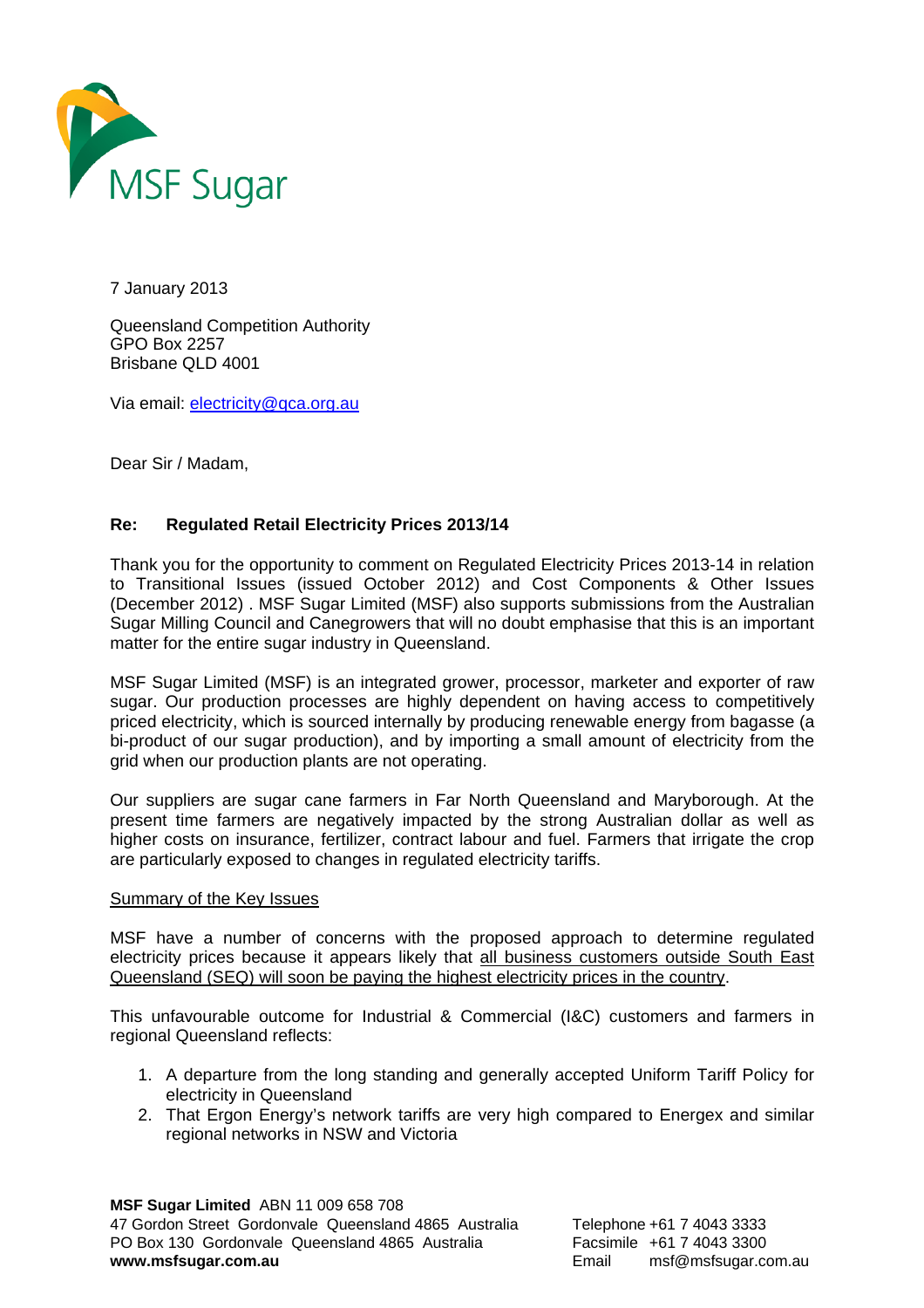3. The wholesale energy and retail cost components of the regulated electricity tariffs include inflated costs and margins, and even customers that do not have a choice to move away from regulated pricing have to pay an additional 5% headroom component to the large energy retail companies.

Further details of these issues are provided below.

#### Discussion of Issue No 1 – Departure from the Uniform Tariff Policy

It has been long standing policy in Queensland that electricity customers have access to the same tariffs as other customers in the same Class, regardless of where they are located within the state.

Having attended the QCA's information session in Cairns in November 2012 we understand that the Authority has been asked to determine tariffs for business customers outside SEQ based on Ergon Energy's network tariffs (which are significantly higher than Energex's charges). This is consistent with QCA's position in April 2012 when the Authority failed to follow directions from the previous Minister to apply Energex's network tariffs due to a "technical" interpretation of how to determine regulated prices.

We understand that the "technical" argument was not documented but that the logic went something like this:

- I&C customers in South East Queensland have full access to the contestable electricity market
- Contestable electricity prices in SEQ are based on Energex's network tariffs, so contestable electricity prices in SEQ will always be lower than or equal to regulated prices (i.e. I&C customers in SEQ do not need access to regulated electricity prices)
- The Minister has determined that I&C customers in SEQ will no longer have access to regulated electricity prices. Consequently, it can be argued that these customers are no longer relevant when determining regulated prices
- In other words, by taking away something that SEQ customers did not need in the first place, it is now possible apply Ergon Energy's higher network prices for business customers outside SEQ.

In reality, this represents a departure from the Uniform Tariff Policy because the customer's cost of electricity will now be determined by Class and location. In order to correct this anomaly, we encourage the QCA to look for alternative and broader solutions that can achieve cost reflectivity whilst maintaining the Uniform Tariff Policy, even if these solutions may take longer to implement.

#### Discussion of Issue No 2 – Ergon Energy's Network Tariffs

The QCA has asked for views on the suitability of Ergon Energy's network tariffs for large customers. We note that these tariffs have never really been commercially tested because the majority of customers have only ever been exposed to regulated retail tariffs. By reading the Authority's Consultation Paper we understand and agree that there are serious doubts in relation to:

- The departure from uniform prices between SEQ and regional Queensland
- The lack of appropriate time-of-use signals in Ergon Energy's tariffs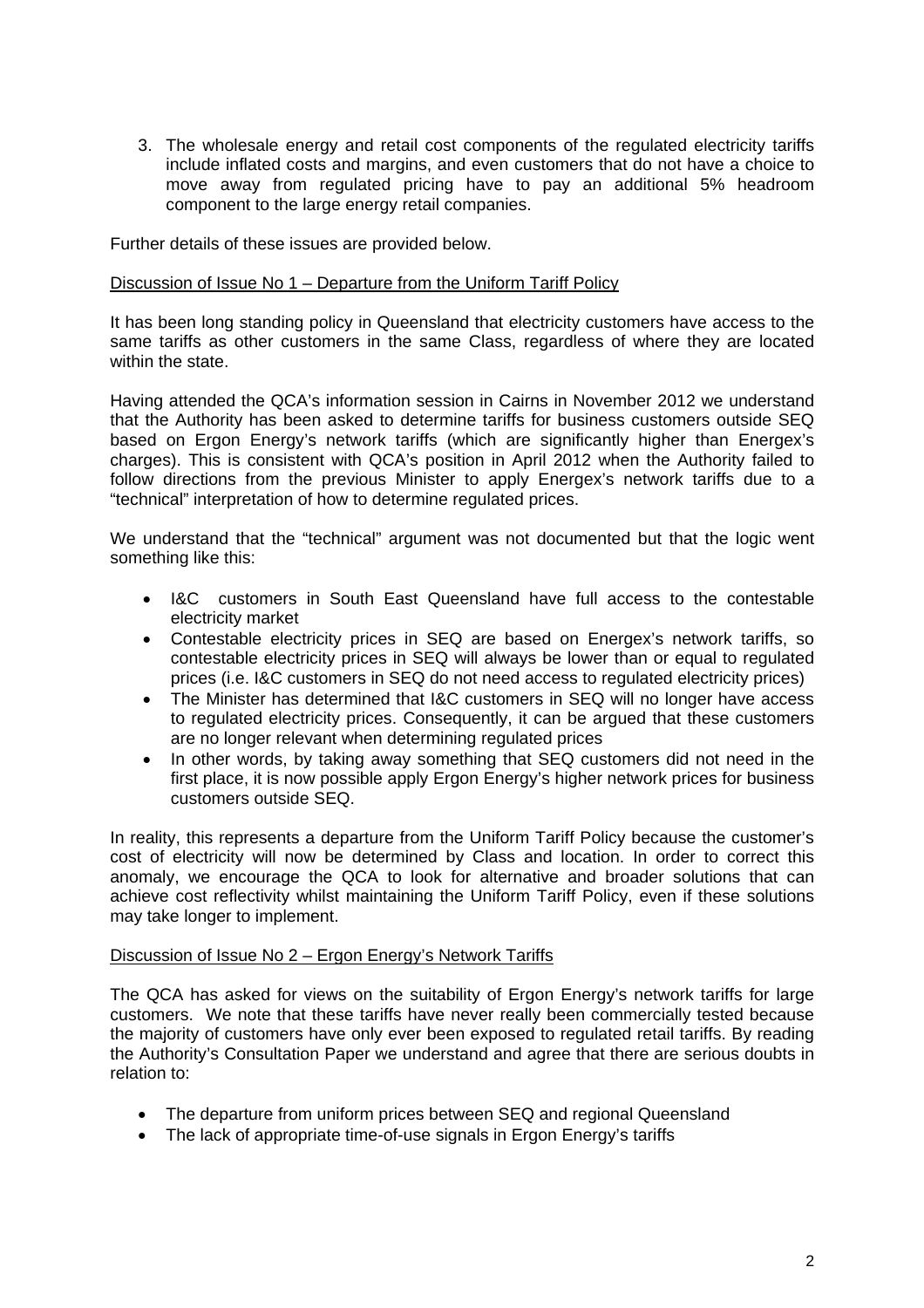- The fact that Ergon Energy have introduced site-specific network tariffs for customers within the same Class. Unless there is also a common tariff that is accessible to all customers within a Class, this would clearly represent a further departure from the Uniform Tariff Policy
- The fact that many large customers will experience significant price increases.

With respect to the last two bullet points above, we believe it would be highly inappropriate to force these customers to seek contestable contracts because (a) this course of action is not even considering the interest of customers, and (b) it will look like another "technical" manoeuvre to remove customer access to regulated prices in order to profess that the Uniform Tariff Policy is still alive. As an alternative and more appropriate course of action we understand and agree that tariff EDHT1 may be a viable alternative for High Voltage customers.

For the avoidance of doubt, when the underlying cost issue relates to network charges, then there is nothing a large energy user can achieve through negotiations with a retail company (refer Section 3.2 of QCA's advice to the Minister for Energy & Water Supply dated November 2012 which seems to suggest otherwise).

Finally, MSF would like to make two further points in relation to Ergon Energy's network tariffs:

- MSF are currently facing the prospect of having to pay very high fixed charges and demand charges relative to our annual import of electricity. Consequently, we would welcome a method of determining fixed charges and demand charges that better recognises (a) that sugar mills are predominantly suppliers of electricity to the grid, and (b) the fact that the mills' maximum import demand will not occur during the Summer period when the network may be constrained. (This reduces the impact that our imports may have on the network's infrastructure requirements).
- We note that the QCA may introduce unintended problems by having a different approach to calculating network costs for residential and business customers. Specifically, Ergon Energy will now have a strong incentive to further increase network tariffs for business customers relative to residential customers in order to minimise the Government's Community Service Obligations. This is similar to the situation in Victoria before the introduction of Full Retail Contestability, which at the time was fully exploited by the Victorian distribution companies in their quest to maximise revenue.

## Discussion of Issue No 3 – Energy Costs, Retail Costs and Margins

We are of the view that the QCA may hinder rather than promote competition if it continues to accommodate retailers' perennial demands to increase cost elements and margins in the regulated electricity tariffs. This concern is particularly relevant in the residential market where the true measure of success is whether customers receive competitive prices and service (i.e. customer switching rates is not a good indicator of effective competition). We have noted that due to the established practice of only offering about 10% discount to "bundled" prices published by incumbent retailers, even when actual margins are as high as 30-40%, incumbent retailers in Victoria have been allowed to extract extremely high profit margins over the last 5 years.

We are pleased to note that the QCA will apply market prices rather than Long Run Marginal Cost to determine wholesale electricity prices. Furthermore, we agree with previous